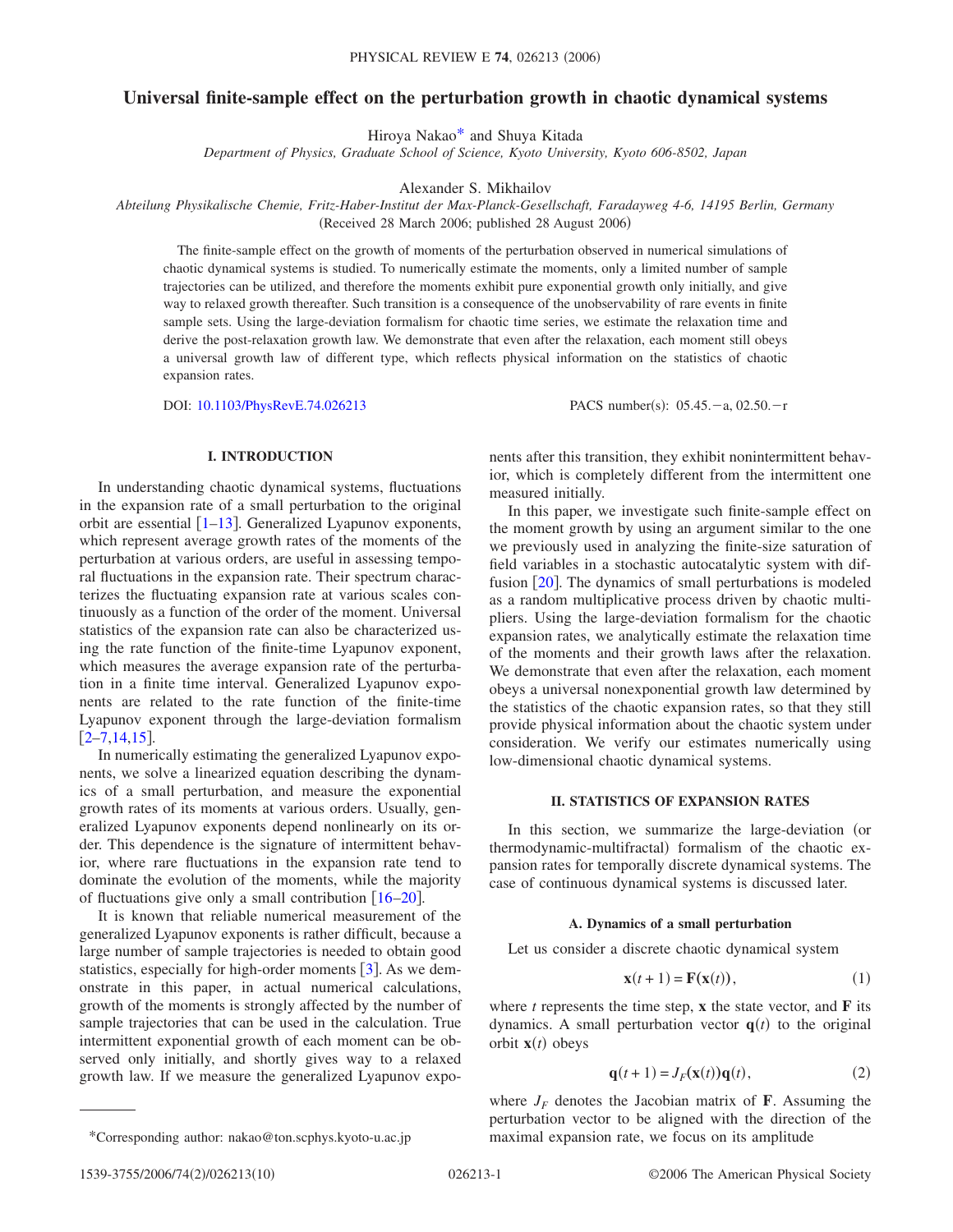$$
q(t) = |\mathbf{q}(t)|,\tag{3}
$$

<span id="page-1-0"></span>whose dynamics is described by

$$
q(t+1) = \exp{\{\eta(t)\}}q(t). \tag{4}
$$

<span id="page-1-1"></span>Here,  $\eta(t)$  represents the instantaneous expansion rate of the orbit

$$
\eta(t) = \ln\left\{\frac{q(t+1)}{q(t)}\right\},\tag{5}
$$

which fluctuates randomly due to the chaotic dynamics of the original orbit  $\mathbf{x}(t)$  (this definition of the expansion rate follows Ref.  $[10]$  $[10]$  $[10]$ . If we consider Eq.  $(4)$  $(4)$  $(4)$  as a stochastic process, the dynamics of  $q(t)$  is a discrete-time random multiplicative process driven by the chaotic noise  $\eta(t)$ , which is generally non-Gaussian and colored. Hereafter, we assume the ergodicity and stationarity of the chaotic processes under consideration.

### **B. Growth exponents**

For simplicity, we choose the initial condition of  $q(t)$  as  $q(0)=1$ . The ordinary Lyapunov exponent is given by the average of  $\ln q(t)$  as

$$
h = \lim_{t \to \infty} \frac{1}{t} \langle \ln q(t) \rangle.
$$
 (6)

Here and hereafter,  $\langle \cdots \rangle$  denotes average over the natural invariant measure of the chaotic system under consideration  $\lceil 2.3 \rceil$  $\lceil 2.3 \rceil$  $\lceil 2.3 \rceil$ .

To characterize the temporal fluctuations in the expansion rate, we also consider the *k*th order moment  $\langle q(t)^k \rangle$ , where *k* is real and positive.  $\langle q(t)^k \rangle$  generally grows exponentially as

$$
\langle q(t)^k \rangle \simeq \exp\{\lambda(k)t\},\tag{7}
$$

so that its growth rate is defined as

$$
\lambda(k) = kh(k) = \lim_{t \to \infty} \frac{1}{t} \ln \langle q(t)^k \rangle.
$$
 (8)

Here,  $h(k) = \lambda(k)/k$  is the *k*th order generalized Lyapunov exponent (or entropy spectrum)  $\lceil 1-4 \rceil$  $\lceil 1-4 \rceil$  $\lceil 1-4 \rceil$ . When *k* is small, the ordinary Lyapunov exponent is recovered because

$$
\ln\langle q(t)^k\rangle = \ln\langle \exp(k\ln q(t))\rangle \simeq \ln\langle 1 + k\ln q(t)\rangle \simeq k\langle \ln q(t)\rangle,
$$
\n(9)

so that in the limit  $k \rightarrow 0$  we obtain

$$
\lim_{k \to 0} h(k) = \lim_{t \to \infty} \frac{1}{t} \langle \ln q(t) \rangle = h.
$$
 (10)

It is convenient to consider the *k*th order relative moment  $\langle q(t)^k \rangle / \langle q(t) \rangle^k$  in assessing the intermittency of  $q(t)$  [[16](#page-9-3)[–20](#page-9-4)]. The relative moment also grows exponentially as

$$
\frac{\langle q(t)^k \rangle}{\langle q(t) \rangle^k} \simeq \exp\{\Lambda(k)t\},\tag{11}
$$

whose growth rate is defined as

$$
\Lambda(k) = \lim_{t \to \infty} \frac{1}{t} \ln \frac{\langle q(t)^k \rangle}{\langle q(t) \rangle^k} = \lambda(k) - k\lambda(1). \tag{12}
$$

We call this growth rate the "intermittency exponent." When  $\Lambda(k)$  vanishes, the temporal sequence of  $q(t)$  is nonintermittent; moments at different orders behave similarly. On the other hand, when  $\Lambda(k)$  is nonzero,  $q(t)$  is termed intermittent. In this case, higher-order moments grow more rapidly than lower-order moments, which indicates that rare realizations of the expansion rate play dominant roles in determining the moments.

For example, if the probability density function (PDF)  $P(q,t)$  of  $q(t)$  evolves self-similarly with a single scaling exponent  $\alpha$  as

$$
P(q,t) = e^{-\alpha t} f(e^{-\alpha t}q),\tag{13}
$$

the *k*th order moment  $\langle q(t)^k \rangle$  grows as

$$
\langle q(t)^k \rangle \simeq e^{k\alpha t},\tag{14}
$$

so that the relative moment does not grow,

$$
\frac{\langle q(t)^k \rangle}{\langle q(t) \rangle^k} \simeq 1. \tag{15}
$$

Therefore, in this case, we obtain

$$
\lambda(k) = \alpha k, \quad \Lambda(k) = 0. \tag{16}
$$

Namely, the growth rate  $\lambda(k)$  depends linearly on *k*, the intermittency exponent  $\Lambda(k)$  is always zero, and the generalized Lyapunov exponent  $h(k)$  takes a constant value  $\alpha$ . Thus, the evolution of  $q(t)$  is nonintermittent.

However, in general, the PDFs of random multiplicative processes, including the growth of perturbation vectors in chaotic dynamical systems, do not evolve self-similarly. Therefore,  $\lambda(k)$  becomes a nonlinear function of *k*, and  $\Lambda(k)$ does not vanish. The evolution of  $q(t)$  cannot be characterized by a single scaling exponent in such cases.

### **C. Rate function**

Fluctuations in the expansion rate can also be characterized by the "rate function" of the finite-time Lyapunov exponent. In the large-deviation formalism of chaotic time series,  $q(t)$  is decomposed into individual "events,"  $exp(ut)$ . From Eq.  $(4)$  $(4)$  $(4)$ , we obtain

$$
q(t) = q(0) \exp(ut), \quad u = \frac{1}{t} \sum_{s=0}^{t-1} \eta(s), \tag{17}
$$

<span id="page-1-2"></span>where *u* is the finite-time Lyapunov exponent of  $q(t)$  in a time interval *t*. Since *u* is a mean value of *t* random numbers  $\eta(s)$ , the PDF of *u* at large *t* is expected to obey  $[2-7,9,11-15]$  $[2-7,9,11-15]$  $[2-7,9,11-15]$  $[2-7,9,11-15]$  $[2-7,9,11-15]$ 

$$
P(u,t) \sim \exp\{-tS(u)\},\tag{18}
$$

where  $S(u)$  is called a rate function, a convex function that takes the minimum value 0 at the true mean value of  $u = h$  (at the ordinary Lyapunov exponent). The probability to observe the events with  $u \neq h$  decreases exponentially with *t*, so that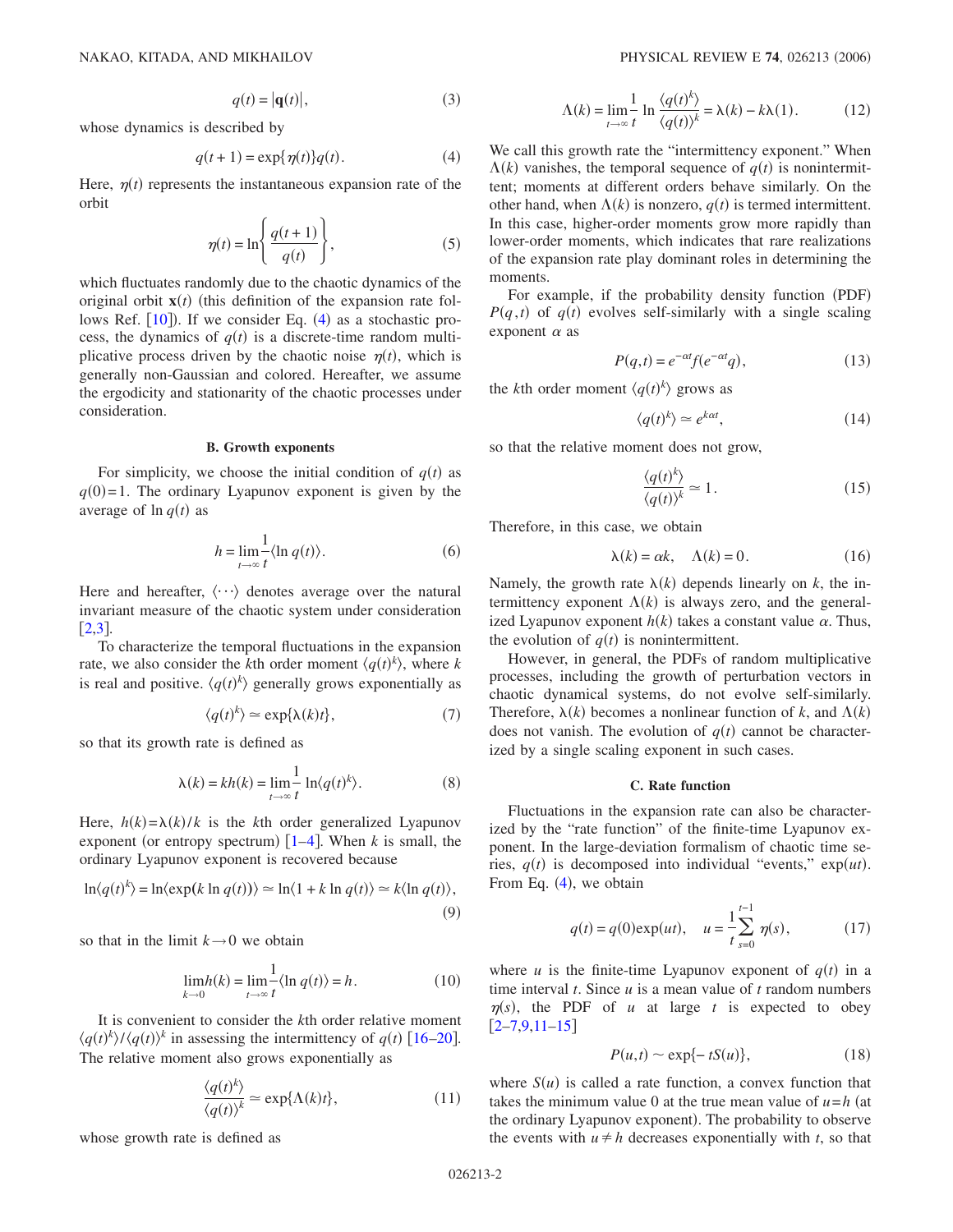<span id="page-2-3"></span>they are called "rare events." Using the saddle approximation (or the Laplace's method), the moment at large  $t$  can be estimated as

$$
\langle q(t)^k \rangle \simeq \int {\exp(ut)}^k P(u,t) du
$$
  
= 
$$
\int \exp\{ku - S(u)\} t du
$$
  

$$
\simeq \exp\{ku^*(k) - S(u^*(k))\}t,
$$
 (19)

<span id="page-2-1"></span>where  $u^*(k)$  satisfies

$$
\frac{d}{du}\{ku - S(u)\} = 0.
$$
\n(20)

This event  $u^*(k)$  dominates the *k*th moment  $\langle q(t)^k \rangle$ . Thus, the growth rate  $\lambda(k)$  is represented using the rate function  $S(u)$ through a Legendre transform as

$$
\lambda(k) = \max_{u} \{ku - S(u)\}.
$$
 (21)

<span id="page-2-0"></span>Conversely,  $S(u)$  is represented using  $\lambda(k)$  as

$$
S(u) = \max_{k} \{ku - \lambda(k)\}.
$$
 (22)

Since  $S(u)$  is a convex function, moments corresponding to  $k > 0$  are determined by the events with  $u > h$ , and  $u^*(k)$  is an increasing function of *k*. Therefore, higher-order moments are determined by the events with larger values of *u*, which are more rare.

If the central limit theorem holds for the temporal sequence of  $\eta(t)$ ,  $S(u)$  can be approximated by a quadratic curve around its minimum as  $[14,15]$  $[14,15]$  $[14,15]$  $[14,15]$ 

$$
S(u) \simeq \frac{S''(h)}{2}(u-h)^2,
$$
\n(23)

<span id="page-2-2"></span>as we illustrate later for the modified Bernoulli map and for the Duffing model. In chaotic dynamical systems, however,  $\eta(t)$  may not always obey the central limit theorem, for example, near the bifurcation points where the temporal correlation of  $\eta(t)$  becomes anomalously long  $[5-7,11-13]$  $[5-7,11-13]$  $[5-7,11-13]$  $[5-7,11-13]$  $[5-7,11-13]$ . In such cases,  $S(u)$  cannot be approximated quadratically, as we illustrate later for the logistic map and for the Lorenz model. The rate function  $S(u)$  and the generalized Lyapunov exponent  $\lambda(k)$  give complementary characterizations of the statistics of the fluctuating expansion rates.

# **III. FINITE-SAMPLE EFFECT**

In this section, using one-dimensional maps as examples, we demonstrate that numerically estimated moments exhibit true exponential growth initially, and quickly relax due to the finite-sample effect. The case of continuous dynamical systems is discussed later.

### **A. Numerical estimation of the moments**

We first describe the numerical procedure that we use in the calculation of the Lyapunov exponents here. As we demonstrate below, numerical estimates of the moments of the perturbation are found to depend strongly on the number of sample trajectories used in the calculation.

In numerically calculating the ordinary Lyapunov exponent, we replace the average of the logarithm of the small perturbation over the natural invariant measure  $\langle \ln q(t) \rangle$  by the average over *N* sample trajectories starting from *N* random initial conditions

$$
[\ln q(t)] = \frac{1}{N} \sum_{i=1}^{N} \ln q_i(t),
$$
 (24)

where  $[\cdots]$  denotes the sample average. Usually, this quantity increases linearly with *t*, whose slope yields the estimate of the ordinary Lyapunov exponent. As long as we use sufficient number of trajectories, e.g., *N*=100, it does not suffer from the finite-sample effect, namely,  $[\ln q(t)]$  approximates  $\langle \ln q(t) \rangle$  nicely without significantly depending on *N*. This is because the nonlinear logarithmic transformation tends to ignore the fluctuation in  $q(t)$ .

Similarly, in numerically estimating the generalized Lyapunov exponent, we first calculate the sample average of  $q(t)^k$  using *N* sample trajectories as

$$
[q(t)^k] = \frac{1}{N} \sum_{i=1}^{N} q_i(t)^k,
$$
 (25)

where *i* denotes the *i*th realization of  $q(t)$ . Although the slope of  $\ln[q(t)^k]$  gives the generalized Lyapunov exponent  $\lambda(k)$  in principle,  $\ln[q(t)^k]$  strongly fluctuates even if we use rather large *N*, e.g.,  $N=1000$ , especially for large *k* and *t*. This is a consequence of the strong intermittency of  $q(t)$  arising from its random multiplicative dynamics. Therefore, we further average  $\ln[q(t)^k]$  over *M* sample averages as

$$
\overline{\ln[q(t)^k]} = \frac{1}{M} \sum_{j=1}^{M} \ln[q(t)^k]_j,
$$
\n(26)

where the overline denotes the average over the realizations of the logarithm of the sample average  $\ln[q(t)^k]$ . The subscript *j* represents the *j*th realization of the sample average  $[q(t)]$ <sup>k</sup>]. In the following, we consider this quantity as an estimator of the (logarithm of) true ensemble-averaged moment  $\ln\langle q^k \rangle$ . Though not explicitly shown, we should keep in mind that this quantity depends on *N* and *M*.

As we discuss below, the growth law of  $\overline{\ln[q(t)]^k}$  coincides with the true growth law of  $\ln\langle q^k \rangle$  only in the short period just after the onset of growth. After this period, the growth property of the numerical moment significantly deviates from the true one. The evolution of  $\overline{\ln[q(t)]^k}$  essentially depends on the number of sample trajectories *N*, whereas an increase in the number of averages *M* only suppresses its fluctuations. Even without the second averaging  $(M=1)$ , the result is qualitatively unchanged, though it becomes quite noisy.

### **B. One-dimensional chaotic map**

We first consider a one-dimensional chaotic map described by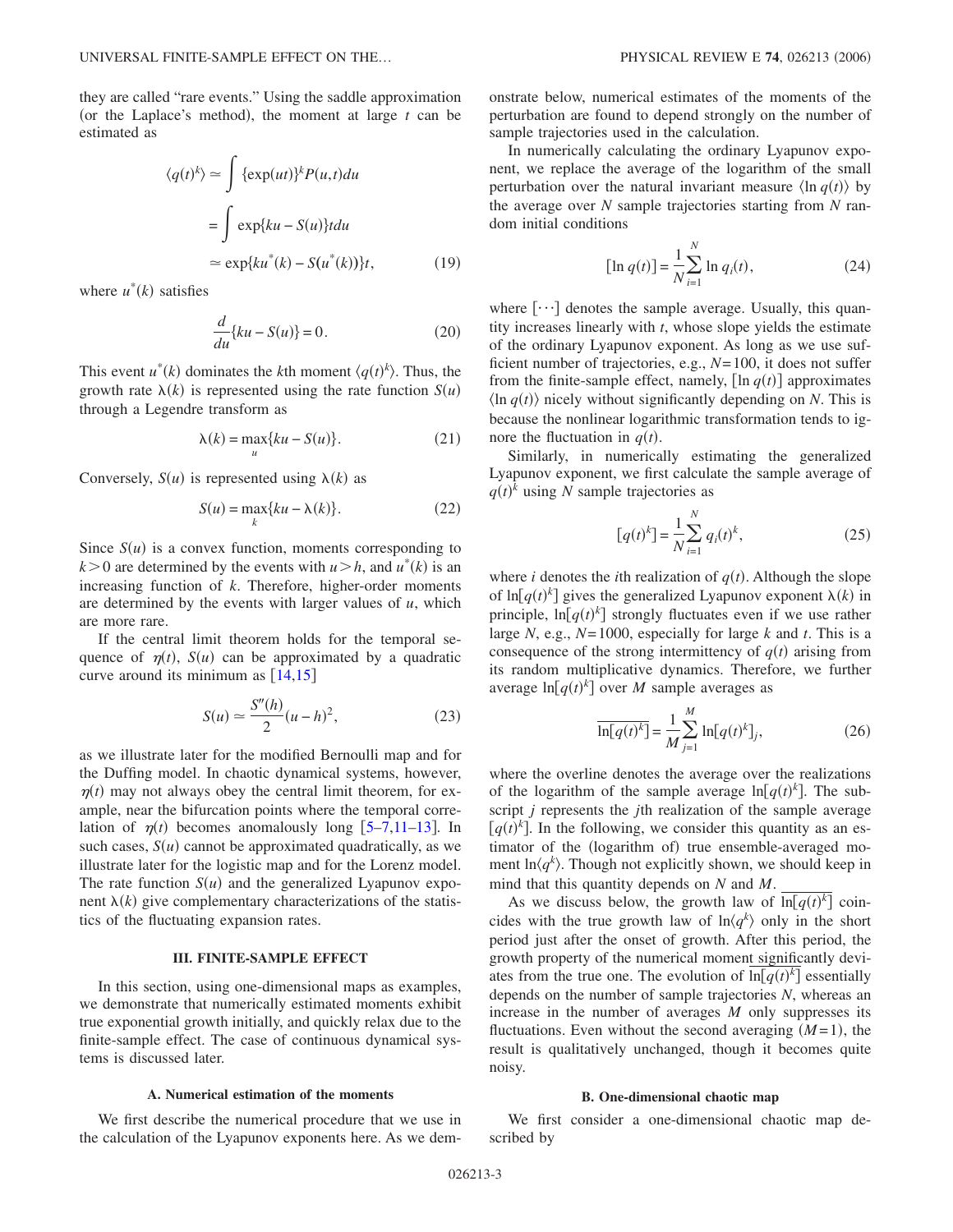$$
x(t+1) = f(x(t)).
$$
 (27)

A small perturbation  $q(t)$  to the orbit  $x(t)$  obeys a linearized equation

$$
q(t+1) = |f'(x(t))|q(t),
$$
\n(28)

so that the instantaneous expansion rate is simply given by

$$
\eta(t) = \ln |f'(x(t))|.
$$
\n(29)

#### **C. Modified Bernoulli map**

As the first example, let us consider the modified Bernoulli map  $[1]$  $[1]$  $[1]$ 

$$
f(x) = \begin{cases} \frac{x}{p} & (0 \le x \le p), \\ \frac{x-p}{1-p} & (p \le x \le 1), \end{cases}
$$
 (30)

which is the simplest chaotic map with a fluctuating expansion rate. The instantaneous expansion rate  $\eta(t)$  takes only two values  $ln(1/p)$  ( $0 \le x \le p$ ) and  $ln(1/(1-p))$  ( $p \le x \le 1$ ). We fix the parameter at  $p=0.75$  in the following numerical simulations. Since the invariate density  $\rho(x)$  of this modified Bernoulli map is constant  $\rho(x) \equiv 1$ , its ordinary Lyapunov exponent is given by

$$
h = p \ln \frac{1}{p} + (1 - p) \ln \frac{1}{1 - p},
$$
\n(31)

which yields  $h \approx 0.562$  at  $p=0.75$ .

Figures  $1(a)$  $1(a)$  and  $1(b)$  display the growth of the moments and the relative moments obtained numerically at several values of *k*. In the numerical calculations, it was not necessary to renormalize the perturbation to avoid numerical overflow. Since the Lyapunov exponent of this map is relatively small, and also the exponential growth of the moments of the linearized perturbation is drastically slowed down due to finite-sample effect, the numerical moments are well within the allowed range of the computer throughout our numerical calculations. In the very early period, each moment grows exponentially. Each relative moment also grows exponentially, indicating the intermittent growth of the moments. As shown in Fig. [1](#page-3-0)(c), the growth exponent  $\lambda(k)$  measured in this early period depends nonlinearly on *k*. In this case,  $\lambda(k)$ can be calculated analytically as  $[1]$  $[1]$  $[1]$ 

$$
\lambda(k) = \ln\{p^{1-k} + (1-p)^{1-k}\},\tag{32}
$$

which is also shown in the figure for comparison. In Fig. 1([d](#page-3-0)), we can see that the intermittency exponent  $\Lambda(k)$  is clearly nonzero. Correspondingly, the generalized Lyapunov exponent  $h(k)$  shown in Fig. [1](#page-3-0)(e) is not constant. Only its asymptotic value for  $k \rightarrow 0$  coincides with the ordinary Lyapunov exponent *h*.

However, unlike  $\lceil \ln q(t) \rceil$ , exponential growth of each numerical moment  $\overline{\ln[q(t)^k]}$  quickly relaxes, and gives way to a different growth law after this initial period, in contradiction to our intuition. Though this transition is not so clear in Fig.

<span id="page-3-0"></span>

FIG. 1. (Color online) Results for the modified Bernoulli map. The number of samples is  $N=1000$ , and the number of averages is *M* = 1000. (a),(b) Growth of  $\overline{\ln[q(t)^k]}$  and  $\overline{\ln[q(t)^k]/[q(t)]^k}$  at several values of  $k$  (the bottom curve corresponds to  $k=0.5$ , and the top curve to 5.0, with curves in intervals of 0.5 in between).  $(c)$ ,  $(d)$ ,  $(e)$ Growth rate  $\lambda(k)$ , intermittency exponent  $\Lambda(k)$ , and generalized Lyapunov exponent  $h(k)$ . Values measured in the initial period and those measured after the onset of relaxation are shown. Theoretical curves are also plotted for comparison. In (e), the ordinary Lyapunov exponent *h* corresponding to the  $k \rightarrow 0$  limit is also shown. (f) Rate function  $S(u)$  of the finite-time Lyapunov exponent *u*. The theoretical curve, the Legendre transform of the numerically obtained  $\lambda(k)$ , direct numerical calculations using time intervals of *t*=20 and *t*=50, and the quadratic fit around the minimum are plotted.

 $1(a)$  $1(a)$ , it can clearly be recognized in Fig.  $1(a)$ , where the numerical relative moments stop showing linear exponential growth quickly and exhibit relaxed growth. If we measure  $\lambda(k)$  in this late regime, we obtain nonintermittent exponents that depend linearly on  $k$  as shown in Fig.  $1(c)$  $1(c)$ . Correspondingly,  $\Lambda(k)$  almost vanishes, and  $h(k)$  takes almost a constant value close to the ordinary Lyapunov exponent *h* as shown in Figs.  $1(d)$  $1(d)$  and  $1(e)$ . As we discuss later, the growth law of the relaxed moment is not purely exponential but also contains a stretched-exponential component. The small discrepancy between  $h(k)$  and  $h$  is due to the numerical errors caused by such a nonexponential component.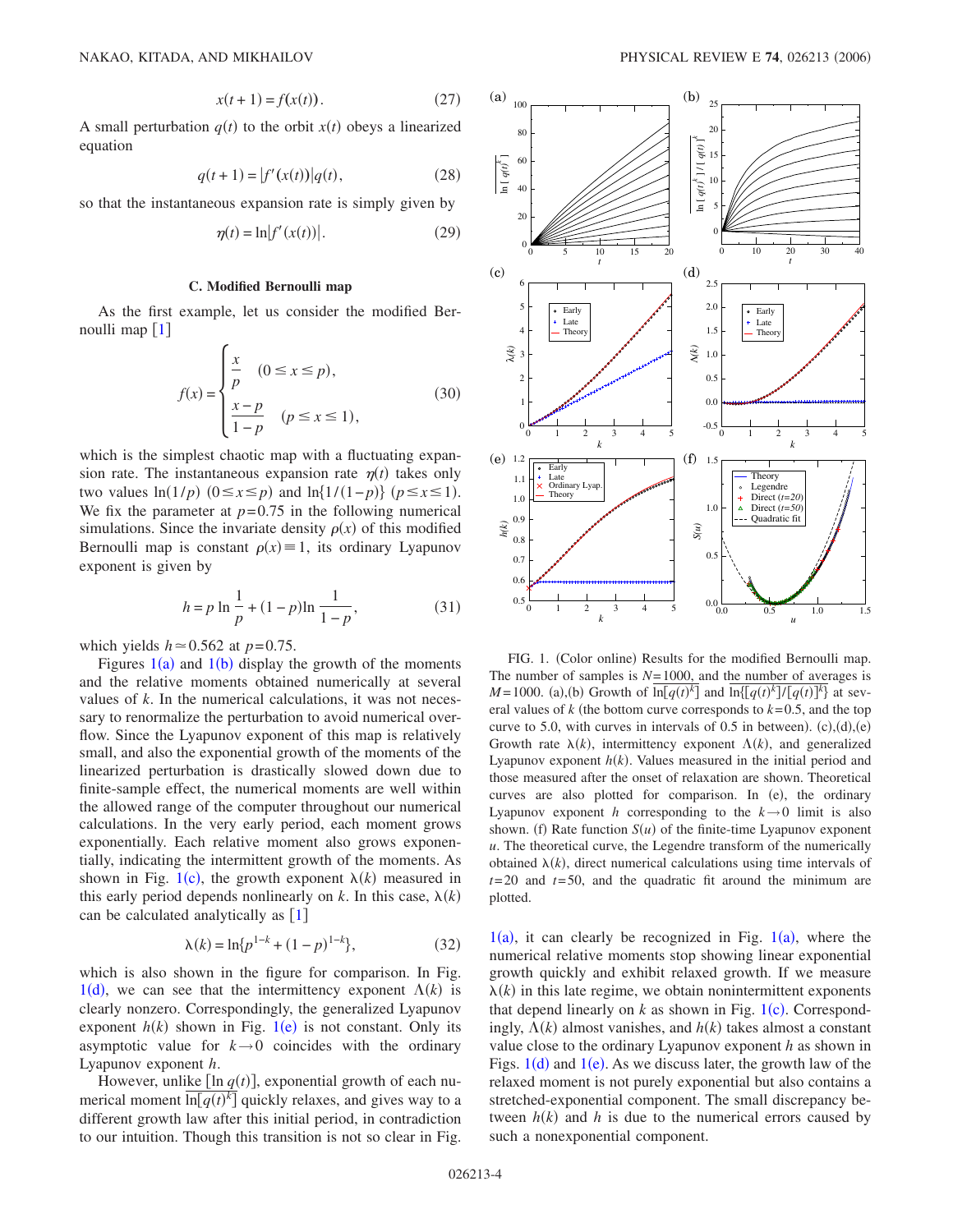The rate function  $S(u)$  of the modified Bernoulli map can analytically be calculated  $[1,9]$  $[1,9]$  $[1,9]$  $[1,9]$ , which is shown in Fig. [1](#page-3-0)(f). It is expressed parametrically as

$$
S(\psi) = \psi \ln \frac{\psi}{p} + (1 - \psi) \ln \frac{1 - \psi}{1 - p},
$$
  

$$
u(\psi) = \psi \ln \frac{1}{p} + (1 - \psi) \ln \frac{1}{1 - p},
$$
 (33)

where the parameter  $\psi$  satisfies  $0 \leq \psi \leq 1$ . In the figure, curves obtained by the Legendre transform of numerically measured  $\lambda(k)$  in the early period, and by direct numerical calculations using time intervals of *t*=20 and *t*=50, are also shown. The finite-time Lyapunov exponent *u* takes values continuously between  $\ln(1/p)$  and  $\ln\{1/(1-p)\}$ . *S*(*u*) takes its minimum at the ordinary Lyapunov exponent, *u*=*h*, and the curvature at the minimum is given by

$$
S''(h) = \left\{ p(1-p) \left( \ln \frac{1}{p} - \ln \frac{1}{1-p} \right)^2 \right\}^{-1},\tag{34}
$$

which yields  $S''(h) \approx 4.42$  at  $p=0.75$ . As shown in the figure, this gives a reasonable fit around  $u=h$ , indicating that the central limit theorem holds for  $\eta(t)$ .

# **D. Logistic map**

As another example, we consider the logistic map

$$
f(x) = 1 - 2x^2.
$$
 (35)

We fix the parameter at the fully chaotic value 2 throughout our discussion. In this case,  $\eta(t)$  takes values continuously between  $-\infty$  and ln 4. The ordinary Lyapunov exponent is given by

$$
h = \ln 2. \tag{36}
$$

Figures [2](#page-4-0)(a) and 2(b) show the growth of  $\overline{\ln[q(t)]^k}$  and  $\ln\{[q(t)^k]/[q(t)]^k\}$  estimated numerically at several values of *k*. In the numerical calculations, we renormalized the perturbation every step by the ordinary Lyapunov exponent *h*  $=$ ln 2 and compensated the numerical results after taking the logarithm to avoid numerical overflow of the higher order moments. As in the case of the modified Bernoulli map, each moment grows exponentially for small *t*, and thereafter its growth law undergoes a change. Each relative moment grows exponentially only initially, and then approaches a constant value. Compared with the modified Bernoulli map, the relaxation is even steeper. Figures  $2(c)$  $2(c)$ [–2](#page-4-0)(e) display  $\lambda(k)$ ,  $\Lambda(k)$ , and  $h(k)$  measured in the early and in the late period.  $\lambda(k)$  of the logistic map can also be obtained analytically  $[6,7]$  $[6,7]$  $[6,7]$  $[6,7]$ , which is comprised of two straight lines with slopes ln 2 and  $\ln 4$  connected at  $k=1$ . In the figures, theoretical curves are also plotted for comparison. Since it is difficult to measure  $\lambda(k)$  correctly around the transition point  $k=1, \Lambda(k)$ shown in Fig.  $2(d)$  $2(d)$  is calculated using the theoretical value of  $\lambda(1)$  instead of the numerically measured value.  $\Lambda(k)$  and  $h(k)$  measured in the initial period indicate clear intermittent growth of the moments, whereas values obtained at larger *t* do not exhibit intermittency.

<span id="page-4-0"></span>

FIG. 2. (Color online) Results for the logistic map. The number of samples is  $N=1000$ , and the number of averages is  $M=1000$ . (a),(b) Growth of  $\overline{\ln[q(t)]^k}$  and  $\overline{\ln[q(t)]^k}$  at several values of  $k$  (the bottom curve corresponds to  $k=0.5$ , and the top curve to 5.0, with curves in intervals of  $0.5$  in between).  $(c)$ , $(d)$ , $(e)$  Growth rate  $\lambda(k)$ , intermittency exponent  $\Lambda(k)$ , and generalized Lyapunov exponent  $h(k)$ . Values measured in the initial period and those measured after the onset of relaxation are shown. Theoretical curves are also plotted. (f) Rate function  $S(u)$  of the finite-time Lyapunov exponent. Theoretical curve and the results of direct numerical calculations using time intervals of *t*=50 and *t*=100 are plotted.

Figure  $2(f)$  $2(f)$  displays the rate function  $S(u)$  of the finitetime Lyapunov exponent *u* which can analytically be calculated as  $[6,7]$  $[6,7]$  $[6,7]$  $[6,7]$ 

$$
S(u) = \begin{cases} \ln 2 - u & (u \le \ln 2), \\ u - \ln 2 & (\ln 2 \le u \le \ln 4), \\ \infty & (\ln 4 < u). \end{cases}
$$
(37)

Though this  $S(u)$  takes its minimum value at the ordinary Lyapunov exponent  $u = h = \ln 2$ , it does not behave quadratically, but rather linearly around the minimum  $[6,7]$  $[6,7]$  $[6,7]$  $[6,7]$ , so that the central limit theorem does not hold in this case. In the figure, the above theoretical curve as well as the result of direct numerical calculations using two different time intervals  $t=20$  and  $t=50$ , are shown.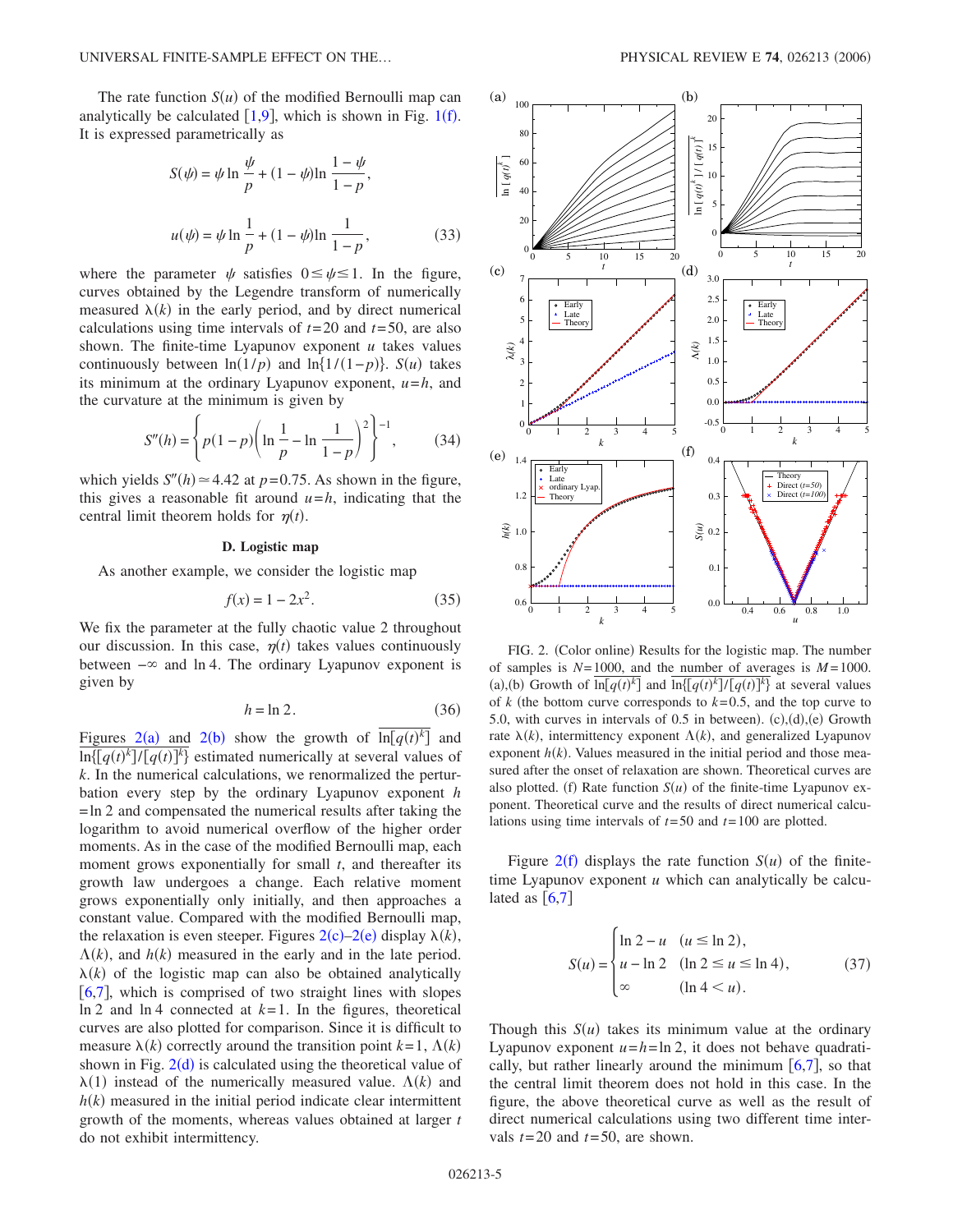## **IV. ESTIMATION OF THE FINITE-SAMPLE EFFECT**

The relaxation of the growth of numerical moments demonstrated in the previous section is due to the use of a finite number of sample trajectories in the numerical calculation. In this section, we analyze the finite-sample effect using the large-deviation formalism.

### **A. Unobservability of rare events**

By decomposing the time series into rare events, we can estimate the relaxation time of the numerical moments. Though the growth rate  $\lambda(k)$  of the *k*th order moment is determined by Eq.  $(21)$  $(21)$  $(21)$  from the rate function  $S(u)$  in the large sample limit, in a finite sample set, the probability to observe the dominating event with  $u = u^*(k)$  decreases exponentially with time, and it eventually becomes unobservable. The number  $N(u,t)$  of the event *u* at time *t* in a finite sample set of size *N* is roughly estimated as

$$
N(u,t) \simeq NP(u,t) \sim N \exp\{-tS(u)\}.
$$
 (38)

In actual numerical calculations, if this  $N(u, t)$  is larger than 1, the event *u* would likely be observed, whereas if  $N(u, t)$  is smaller than 1, such an event would most likely not be observed. The time  $t(u)$  at which the event *u* becomes unobservable is roughly determined from the condition  $N(u,t)$  $=1$  as

$$
t(u) = \frac{1}{S(u)} \ln N. \tag{39}
$$

<span id="page-5-0"></span>Since the *k*th order moment is dominated by the event  $u^*(k)$ satisfying the Legendre condition  $(20)$  $(20)$  $(20)$ , it would no longer grow exponentially after

$$
t_{\text{sat}}(k) = t(u^*(k)) = \frac{\ln N}{S(u^*(k))},\tag{40}
$$

at which the event  $u^*(k)$  becomes unobservable. Since  $S(u)$  is a convex function and  $u^*(k)$  is an increasing function of  $k$ , higher-order moments relax earlier.

### **B. Growth law after relaxation**

How do the numerical moments grow after the finitesample relaxation? When  $t > t_{\text{sat}}(k)$ , the moment  $[q(t)^k]$  is no longer dominated by the event  $u^*(k)$ . However, we still expect that the moment is roughly determined by the event with the maximal finite-time Lyapunov exponent  $u^{\dagger}(t)$ , that can be observed at time *t* in a finite sample set of size *N*. Such an event can be estimated by inverting the unobservability condition  $(39)$  $(39)$  $(39)$  as

$$
u^{\dagger}(t) \simeq S^{-1} \bigg( \frac{\ln N}{t} \bigg). \tag{41}
$$

<span id="page-5-1"></span>Thus, after relaxation, the numerical moment  $[q(t)^k]$  would roughly behave as

<span id="page-5-2"></span>
$$
[q(t)^k] \approx \exp\{ku^{\dagger}(t) - S(u^{\dagger}(t))\}t = \exp\{ku^{\dagger}(t)t - \ln N\},\tag{42}
$$

and the relative moment after relaxation would be

$$
\frac{\left[q(t)^k\right]}{\left[q(t)\right]^k} \simeq \exp\{(k-1)\ln N\}.
$$
 (43)

<span id="page-5-4"></span>Since  $u^{\dagger}(t)$  does not depend on *k*, the growth exponent  $\lambda(k)$ depends linearly on *k*, and the intermittency exponent  $\Lambda(k)$ vanishes after the finite-sample relaxation. Thus, intermittent growth of the moments would be suppressed, and the relative moments would scale logarithmically with the sample size *N*.

# **C. Universal** *t* **1/2 stretched-exponential law**

From Eq. ([41](#page-5-1)), the maximal event  $u^{\dagger}(t)$  that can be observed at large *t* is determined by the behavior of  $S(u)$  near its minimum at *u*=*h*. If the central limit theorem holds for  $\eta(t)$ ,  $S(u)$  can generally be approximated quadratically as in Eq. ([23](#page-2-2)) around  $u = h$ . Thus,  $u^{\dagger}(t)$  at sufficiently large *t* can be approximated as

$$
u^{\dagger}(t) \simeq h + \sqrt{\frac{2 \ln N}{S''(h)}} t^{-1/2}
$$
 (44)

for  $u^{\dagger}(t) > h$ . By inserting this expression into Eq. ([42](#page-5-2)), we can estimate the asymptotic behavior of the *k*th moment at large *t* as

$$
[q(t)^{k}] \simeq \exp\left\{kht + k\sqrt{\frac{2\ln N}{S''(h)}}t^{1/2} - \ln N\right\}.
$$
 (45)

<span id="page-5-3"></span>Thus, after relaxation, we would obtain a growth law of the *k*th moment that contains a stretched-exponential component whose argument is proportional to  $t^{1/2}$ , in addition to the purely exponential component exp(kht) determined by the ordinary Lyapunov exponent, *h*. We verify this estimate below using the modified Bernoulli map, and using the Duffing model in the next section.

As we mentioned previously, the distribution of the expansion rate of chaotic dynamical systems may not always obey the central limit theorem. In such cases,  $S(u)$  cannot be approximated by a quadratic curve, and the moments could obey some different asymptotic growth laws after relaxation, as we demonstrate below for the logistic map, and for the Lorenz model in the next section.

#### **D. Modified Bernoulli map**

We first verify our estimates for the modified Bernoulli map. In this case, the central limit theorem holds, so that  $S(u)$  can be approximated by a quadratic curve around its minimum as in Eq.  $(23)$  $(23)$  $(23)$ . Therefore, we expect that the universal  $t^{1/2}$  stretched-exponential growth Eq.  $(45)$  $(45)$  $(45)$  can be observed.

Figure  $3(a)$  shows numerical relative moments at several values of  $k$  in a longer time scale than that of Fig.  $1(b)$  $1(b)$ . Except for the region of small *t*, the growth of each relative moment is suppressed. From Eq.  $(43)$  $(43)$  $(43)$ , if we rescale the logarithm of the relative moment

$$
\frac{1}{k-1} \ln \frac{[q(t)^k]}{[q(t)]^k} \simeq \ln N,
$$
\n(46)

would hold, so that different curves corresponding to different values of *k* would collapse to a single universal curve that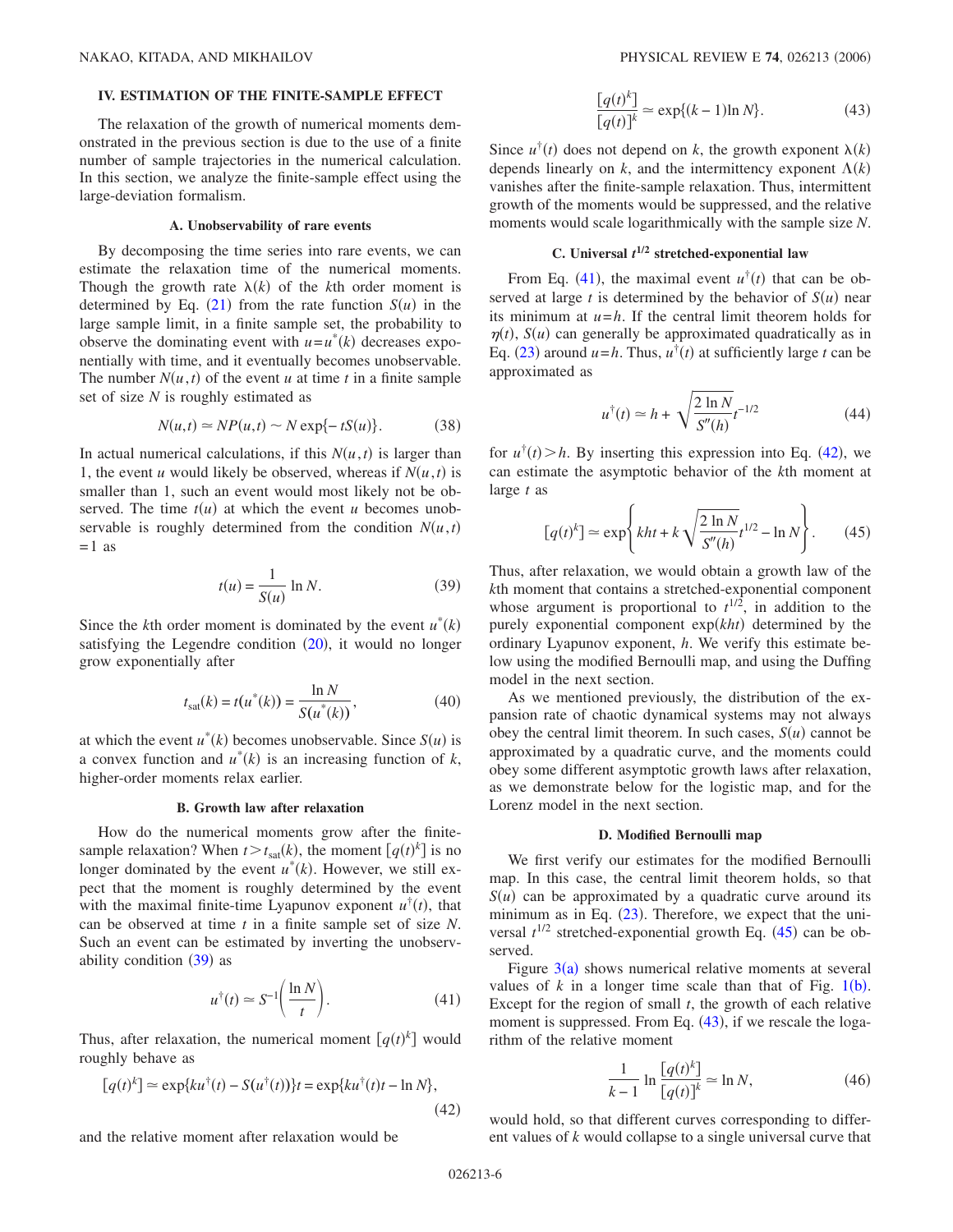

FIG. 3. (Color online) Results of the modified Bernoulli map. (a) Growth of  $\ln[q(t)^k]/\{[q(t)]\}^k$  obtained numerically at several values of k (the bottom curve corresponds to  $k=0.5$ , and the top curve to 5.0, with curves in intervals of 0.5 in between) using  $N$  $= 1000$  samples. (b) Rescaled relative moments obtained using N =100 and  $N$ =1000 samples at 2.0 ≤  $k$  ≤ 5.0 with intervals of 0.5. (c) Rescaled moments obtained using  $N=100$  and  $N=1000$  samples at  $2.0 \le k \le 5.0$  with intervals of 0.5. (d) Double-logarithmic plot of the rescaled moments shown in (c). Theoretically expected stretched-exponential law with  $t^{1/2}$  is also shown. The number of averages is  $M = 1000$ .

converges to  $\ln N$ . As shown in Fig. 3(b), the curves corresponding to different values of k (2.0  $\le k \le 5.0$ ) actually collapse, with the asymptotic value close to the theoretical value In N for  $N=100$  and  $N=1000$ . Thus, Eq. (43) seems to be valid in this case.

According to Eq.  $(45)$ , if we rescale the logarithm of each moment

$$
\frac{\ln[q(t)^k] - kht + \ln N}{k} \simeq \sqrt{\frac{\ln N}{S''(h)}} t^{1/2} \propto t^{1/2}
$$
 (47)

would hold. From Fig.  $3(c)$ , we can confirm that the curves corresponding to different values of k (2.0  $\le k \le 5.0$ ) actually collapse to a single universal curve for each value of  $N$ . Furthermore, from Fig.  $3(d)$ , we can confirm that these universal curves approach the asymptotic  $t^{1/2}$  stretchedexponential law, as we expected.

# E. Logistic map

As we mentioned previously, the central limit theorem does not hold in this case, and the rate function  $S(u)$  is given by Eq.  $(37)$ . Using this expression, the maximal finite-time Lyapunov exponent  $u^{\dagger}(t)$  that can be observed at time t after relaxation is estimated as



FIG. 4. (Color online) Results of the Logistic map. (a) Rescaled numerical moments at  $2.0 \le k \le 5.0$  with curves in intervals of 0.5 in between obtained using  $N=100$  and  $N=1000$ . (b) Doublelogarithmic plot of the rescaled numerical moments shown in (a). The number of averages is  $M = 50$ .

$$
u^{\dagger}(t) \simeq h + \frac{\ln N}{t}, \qquad (48)
$$

so that the growth law of the kth moment after relaxation would be

$$
[q(t)^k] \approx \exp[kht + (k-1)\ln N]. \tag{49}
$$

Therefore, if we rescale the numerical moment, the following relation would hold:

$$
\frac{\ln[q(t)^k] - kht}{k-1} \simeq \ln N.
$$
 (50)

Figures  $4(a)$  and  $4(b)$  display the rescaled numerical moments at several values of k  $(2.0 \le k \le 5.0)$  in normal and in double-logarithmic scales for  $N=100$  and  $N=1000$ . As can be seen, different curves corresponding to different values of  $k$  collapse to a single universal curve, which converge to a constant value close to  $\ln N$  for each value of N. Thus, our estimate of the growth law of the relaxed moments appears to be valid also in this case.

# V. CONTINUOUS DYNAMICAL SYSTEMS

In this section, we demonstrate that the same argument can also be applied to continuous dynamical systems.

#### A. Growth of the perturbation

Let us consider a continuous chaotic dynamical system

$$
\dot{\mathbf{x}}(t) = \mathbf{F}(\mathbf{x}(t)),\tag{51}
$$

where  $x$  represents the state vector and  $F$  its dynamics. The time t is now a continuous variable. A small perturbation  $q(t)$ to the original orbit  $\mathbf{x}(t)$  obeys a linearized equation

$$
\dot{\mathbf{q}}(t) = J_F(\mathbf{x}(t))\mathbf{q}(t). \tag{52}
$$

We focus on the direction with the largest expansion rate, and consider the amplitude of the perturbation  $q(t) = |q(t)|$ . The instantaneous expansion rate is defined as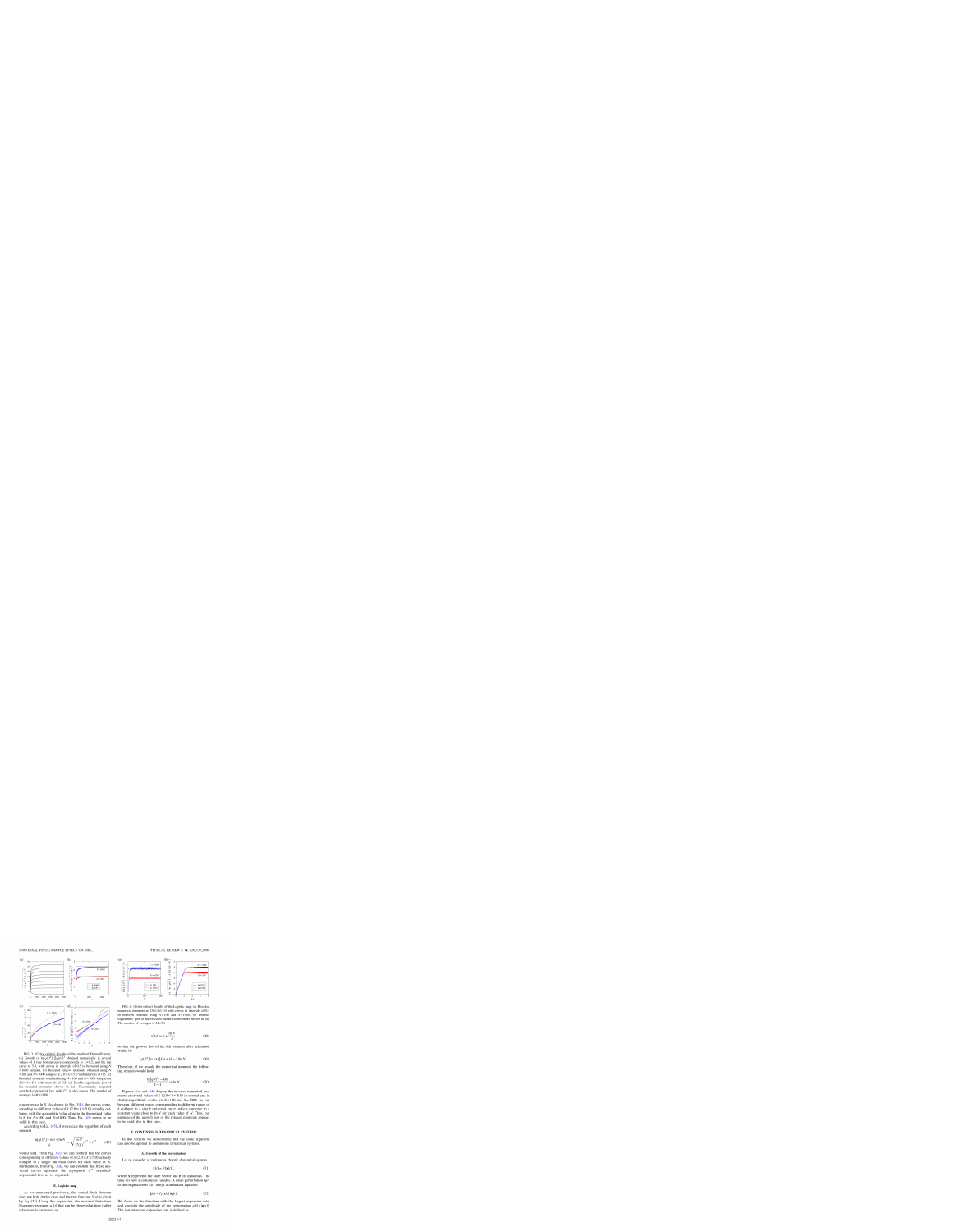$$
\eta(t) = \lim_{\Delta t \to 0} \frac{1}{\Delta t} \ln \frac{q(t + \Delta t)}{q(t)},
$$
\n(53)

in a similarly way to Eq.  $(5)$  $(5)$  $(5)$  [[10](#page-9-5)]. This  $\eta(t)$  is a randomly fluctuating quantity due to the chaotic dynamics of the orbit **x** $(t)$ .  $q(t)$  obeys

$$
\dot{q}(t) = \eta(t)q(t),\tag{54}
$$

which can be considered as a Langevin equation. The stochastic variable  $q(t)$  is driven multiplicatively by the chaotic noise  $\eta(t)$ , which is generally colored and non-Gaussian. Long-time average of  $\eta(t)$  gives the ordinary Lyapunov exponent *h*. The moment  $\langle q(t)^k \rangle$  typically grows exponentially as

$$
\langle q(t)^k \rangle \simeq \exp\{\lambda(k)t\},\tag{55}
$$

whose growth rate  $\lambda(k)$  is generally a nonlinear function of *k*. The large-deviation argument also holds by simply modifying Eq.  $(17)$  $(17)$  $(17)$  as

$$
q(t) = q(0) \exp(ut), \quad u = \frac{1}{t} \int_{s=0}^{t-1} \eta(s) ds.
$$
 (56)

Therefore, the growth law of the *k*th moment before relaxation is given by Eq.  $(19)$  $(19)$  $(19)$ , and that after relaxation would be given by Eq.  $(42)$  $(42)$  $(42)$ , where *t* is now regarded as a continuous variable. Especially, when  $\eta(t)$  obeys the central limit theorem,  $S(u)$  can be approximated by a quadratic curve around its minimum. In that case, we expect that the asymptotic universal post-relaxation growth law  $(45)$  $(45)$  $(45)$  holds also in the continuous case.

#### **B. Duffing model**

Let us consider the Duffing model  $|3|$  $|3|$  $|3|$ 

$$
\dot{x}(t) = v,
$$
  

$$
\dot{v}(t) = -\gamma v - \omega^2 x - x^3 + B \sin t,
$$
 (57)

as the first example. By choosing the parameters at  $\gamma=0.1$ ,  $\omega^2$ =0.1, and *B*=8.0, this model exhibits typical chaotic behavior, whose ordinary Lyapunov exponent is  $h \approx 0.097$ . We consider a small perturbation  $(\delta x, \delta v)$  to the orbit  $(x, v)$  and focus on its amplitude  $q(t) = \sqrt{\frac{\delta x(t)^2 + \delta v(t)^2}{2}}$ . As in the case of the modified Bernoulli map, it was not necessary to renormalize the perturbation in the numerical calculations. Figures  $5(a)$  $5(a)$  and  $5(b)$  display the growth of the moments and the relative moments at several values of *k* obtained numerically using *N*=1000 samples and *M* =1000 averages. Again, the intermittent exponential growth of the moments can only be observed initially. After some time, the growth law of each moment undergoes a change, and each relative moment stops growing. As shown in Fig.  $5(c)$  $5(c)$ , the rate function  $S(u)$  of the finite-time Lyapunov exponent *u* can be approximated by a quadratic curve around its minimum. Therefore, as in the case of the modified Bernoulli map, we expect that Eq.  $(45)$  $(45)$  $(45)$ holds, and that the moments exhibit universal  $t^{1/2}$  stretchedexponential growth after relaxation. This can be confirmed in

<span id="page-7-0"></span>

FIG. 5. (Color online) Results for the Duffing model.  $(a)$ ,  $(b)$ Growth of  $\overline{\ln[q(t)]^k}$ , and  $\overline{\ln\{(q(t))^k\}}$  (c) Rate function  $S(u)$ obtained by direct numerical simulations using time intervals of *t*  $=50$  and  $t=100$ . Quadratic fit around the infimum is also plotted. (d) Rescaled moments shown in double-logarithmic scales. The number of samples is  $N=1000$  and the number of averages is  $M=100$ .

Fig.  $5(d)$  $5(d)$ , where the moments at several values of *k* (1.0)  $\leq k \leq 5.0$  with intervals of 0.5) plotted in double-logarithmic scales converges to a single universal curve proportional to  $t^{1/2}$  as *t* becomes large.

#### **C. Lorenz model**

As the second example, we consider the chaotic Lorenz model

$$
\dot{x} = p(-x + y),
$$
  
\n
$$
\dot{y} = -xz + qx - y,
$$
  
\n
$$
\dot{z} = xy - rz.
$$
\n(58)

We set the parameters at  $p=10$ ,  $q=28$ , and  $r=8/3$ , with which the ordinary Lyapunov exponent takes  $h \approx 0.92$ . We focus on the amplitude of the linearized perturbation vector  $(\delta x, \delta y, \delta z)$ , i.e.,  $q(t) = \sqrt{\delta x(t)^2 + \delta y(t)^2 + \delta z(t)^2}$ . It was not necessary to renormalize the perturbation in the numerical calculations. Figures  $6(a)$  $6(a)$  and  $6(b)$  display the growth of the moments and the relative moments obtained numerically using  $N=1000$  samples and  $M=1000$  averages. As before, the intermittent exponential growth of the moments can be observed only for small *t*. After that, the growth law of each moment changes suddenly, and each relative moment stops growing. Though they exhibit temporal oscillations that reflect the oscillatory dynamics of the Lorenz model, their behavior is qualitatively similar to the previous cases. As shown in Fig.  $6(c)$  $6(c)$ , the rate function  $S(u)$  of the finite-time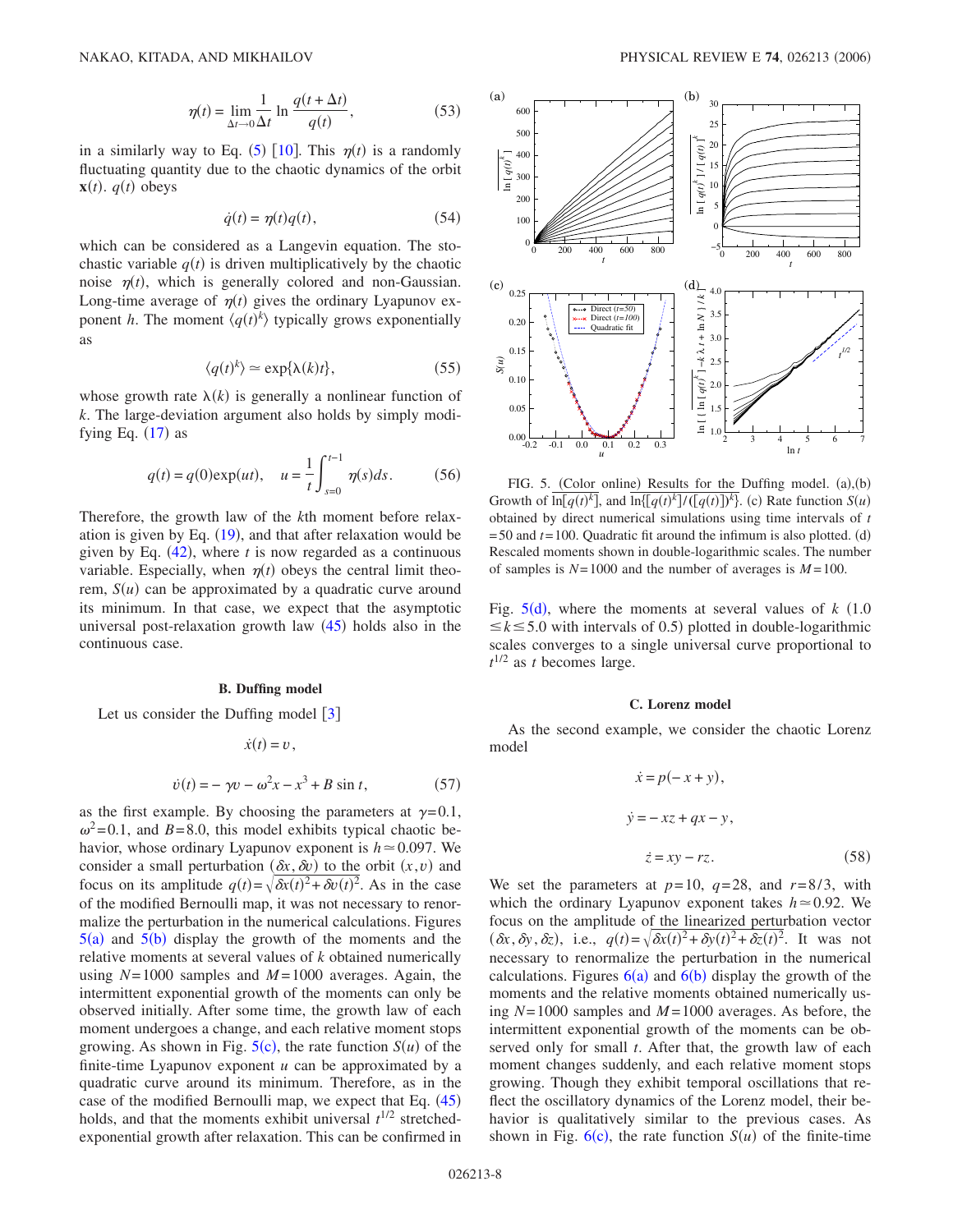<span id="page-8-7"></span>

FIG. 6. (Color online) Results for the Lorenz model.  $(a)$ ,  $(b)$ Growth of  $\overline{\ln[q(t)]^k}$ , and  $\overline{\ln\{(q(t))^k\}}$  (*z*(*t*)  $\overline{\}}^k$ ). (*c*) Rate function *S*(*u*) obtained by direct numerical simulations using time intervals of *t*  $=$  20, 30, and 40. Linear fit around the infimum is also plotted. (d) Rescaled moments shown in double-logarithmic scales. The sample number is *N*=100 or *N*=1000, and the number of averages is *M*  $=1000.$ 

Lyapunov exponent *u* does not behave quadratically but rather linearly around its minimum, similarly to the case of the logistic map. They can be fitted by straight lines around the minimum  $S(u) = u - h(u > h)$  or  $S(u) = 0.85(h - u)$  with *h*  $=0.92$ , as shown in the figure. Thus, in the same way as the logistic map, we expect Eq.  $(50)$  to hol[d](#page-8-7). Figure  $6(d)$  shows the rescaled moments at several values of *k*  $(2.0 \le k \le 5.0)$ with intervals of  $0.5$ ) obtained using two different sample sizes  $N=100$  and  $N=1000$ . We can confirm that the curves corresponding to different values of *k* collapse to a single universal curve that asymptotically approaches the constant ln *N* for each *N*.

#### **VI. SUMMARY**

We demonstrated that the growth of the moments of a small perturbation in chaotic dynamical systems suffers from strong finite-sample effect. The relaxation of growth is attributed to the unobservability of dominant rare events in a finite sample set. Using the large-deviation formalism of chaotic expansion rates, we estimated the relaxation time of the growth, and derived the post-relaxation growth law. Due to the finite-sample effect, all generalized Lyapunov exponents with  $k > 0$  eventually die out, and only the ordinary Lyapunov exponent corresponding to the  $k \rightarrow 0$  limit, the one most insensitive to the fluctuations in the expansion rates  $[21]$  $[21]$  $[21]$ , survives. However, we demonstrated that each moment still obeys a universal growth law even after the relaxation, which reflects the statistics of the chaotic expansion rates, hence provides us with some physical information on the fluctuating expansion rates. We verified our estimates numerically using chaotic maps and chaotic ordinary differential equations as examples.

In Ref.  $[22]$  $[22]$  $[22]$ , dynamics of the distance between two trajectories is considered in the fully nonlinear setting, which initially grows exponentially and later reaches a saturation value determined by the size of the chaotic attractor. In contrast, we consider only the linearized evolution of the perturbation in this paper, and still find relaxation of the moment growth due to the finite-sample effect. In Ref.  $[8]$  $[8]$  $[8]$ , interesting "sporadicity" of intermittent chaotic systems is reported, which leads to stretched-exponential growth of the perturbation in such systems. In this paper, we also observe stretched-exponential growth of the higher order moments of the perturbation for the modified Bernoulli map and for the Duffing model, due to the unobservability of rare events in finite samples, even though the models we treated in our manuscript are not "sporadic" themselves.

It is well known that the finiteness of the sample set significantly affects the numerical estimation of statistical quantities in random multiplicative processes  $[23]$  $[23]$  $[23]$ . As we discussed in this paper, it is typical in systems having largedeviation structure, such as the generalized Lyapunov exponents discussed in this paper, and the generalized fractal dimensions of the multifractal measures  $\left| \frac{24,25}{\right|}$  $\left| \frac{24,25}{\right|}$  $\left| \frac{24,25}{\right|}$  $\left| \frac{24,25}{\right|}$ . Our simple argument presented in this paper can be extended to other physical systems with large-deviation structures, where the unobservability of rare fluctuations controls the finite-sample effect. Generalization in this direction is now under progress.

#### **ACKNOWLEDGMENTS**

H.N. thanks Y. Kawamura and K. Arai for useful comments.

- <span id="page-8-0"></span>[1] H. Fujisaka, Prog. Theor. Phys. **70**, 1264 (1983); **71**, 513  $(1984).$
- <span id="page-8-1"></span>[2] C. Beck and F. Schlögl, *Thermodynamics of Chaotic Systems* (Cambridge University Press, Cambridge, 1993).
- <span id="page-8-3"></span>[3] E. Ott, *Chaos in Dynamical Systems* (Cambridge University Press, Cambridge, 1994).
- <span id="page-8-4"></span>#4\$ T. Bohr, M. H. Jensen, G. Paladin, and A. Vulpiani, *Dynamical* Systems Approach to Turbulence (Cambridge University Press,

Cambridge, 1998).

- <span id="page-8-5"></span>[5] M. Sano, S. Sato, and Y. Sawada, Prog. Theor. Phys. **76**, 945  $(1986).$
- <span id="page-8-6"></span>#6\$ P. Grassberger, R. Badii, and A. Politi, J. Stat. Phys. **51**, 135  $(1988).$
- <span id="page-8-2"></span>[7] H. Hata, T. Horita, H. Mori, T. Morita, and K. Tomita, Prog. Theor. Phys. **80**, 809 (1988).
- <span id="page-8-8"></span>#8\$ P. Gaspard and X.-J. Wang, Proc. Natl. Acad. Sci. U.S.A. **85**,